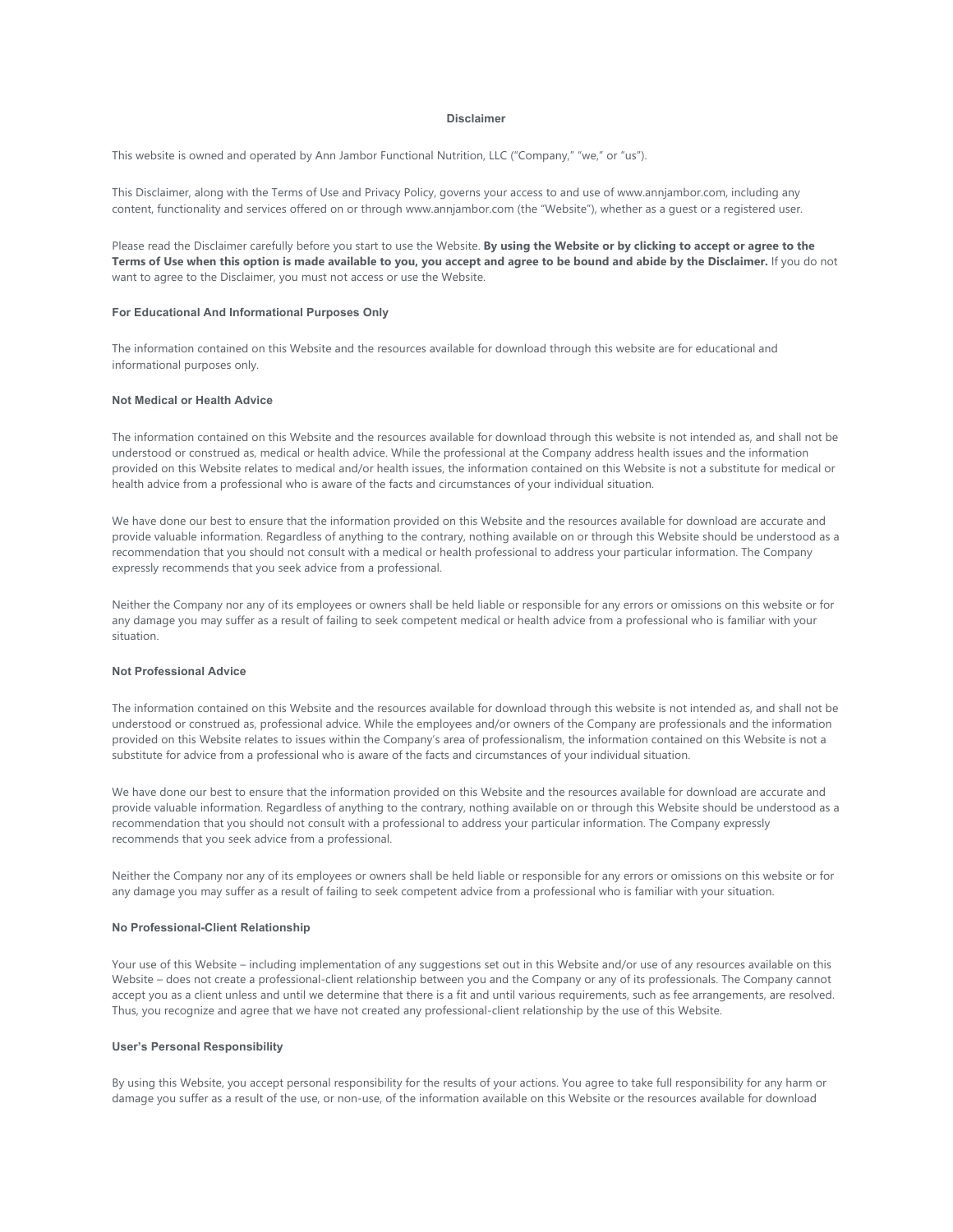from this Website. You agree to use judgment and conduct due diligence before taking any action or implementing any plan or policy suggested or recommended on this Website.

#### **No Guarantees**

You agree that the Company has not made any guarantees about the results of taking any action, whether recommended on this Website or not. The Company provides educational and informational resources that are intended to help users of this website succeed in health and otherwise. You nevertheless recognize that your ultimate success or failure will be the result of your own efforts, your particular situation, and innumerable other circumstances beyond the control and/or knowledge of the Company.

You also recognize that prior results do not guarantee a similar outcome. Thus, the results obtained by others – whether clients or customers of the Company or otherwise – applying the principles set out in this Website are no guarantee that you or any other person or entity will be able to obtain similar results.

# **Errors And Omissions**

This World Wide Web Site is a public resource of general information that is intended, but not promised or guaranteed, to be correct, complete, and up-to-date. We have taken reasonable steps to ensure that the information contained in this Website is accurate, but we cannot represent that this Website is free of errors. You accept that the information contained on this Website may be erroneous and agree to conduct due diligence to verify any information obtained from this Website and/or resources available on it prior to taking any action. You expressly agree not to rely upon any information contained in this website.

## **Reviews**

At various times, we may provide reviews of products, services, or other resources. This may include reviews of books, services, and/or software applications. Any such reviews will represent the good-faith opinions of the author of such review. The products and services reviewed may be provided to the Company for free or at a reduced price as an incentive to provide a review.

Regardless of any such discounts, we will provide honest reviews of these products and/or services. You recognize that you should conduct your own due diligence and should not rely solely upon any reviews provided on this website.

We will disclose the existence of any discounts or incentives received in exchange for providing a review of a product. If you would like more information about any such discounts and incentives, send an email to ann@annjambor.com that includes the title of the reviewed product as the subject line. We will respond via email and disclose any incentives or discounts we received in association with any such review.

#### **Affiliate Links**

From time to time, the Company participates in affiliate marketing and may allow affiliate links to be included on some of our pages. This means that we may earn a commission if/when you click on or make purchases via affiliate links.

As a policy, the Company will only affiliate with products, services, coaches, consultants, and other experts that we believe will provide value to our customers and followers.

The Company will inform you when one of the links constitutes an affiliate link.

You recognize that it remains your personal responsibility to investigate whether any affiliate offers are right for your business and will benefit you. You will not rely on any recommendation, reference, or information provided by the Company but will instead conduct your own investigation and will rely upon your investigation to decide whether to purchase the affiliate product or service.

## **No Endorsements**

From time to time, the Company will refer to other products, services, coaches, consultants, and/or experts. Any such reference is not intended as an endorsement or statement that the information provided by the other party is accurate. The Company provides this information as a reference for users. It is your responsibility to conduct your own investigation and make your own determination about any such product, service, coach, consultant, and/or expert.

#### **Testimonials**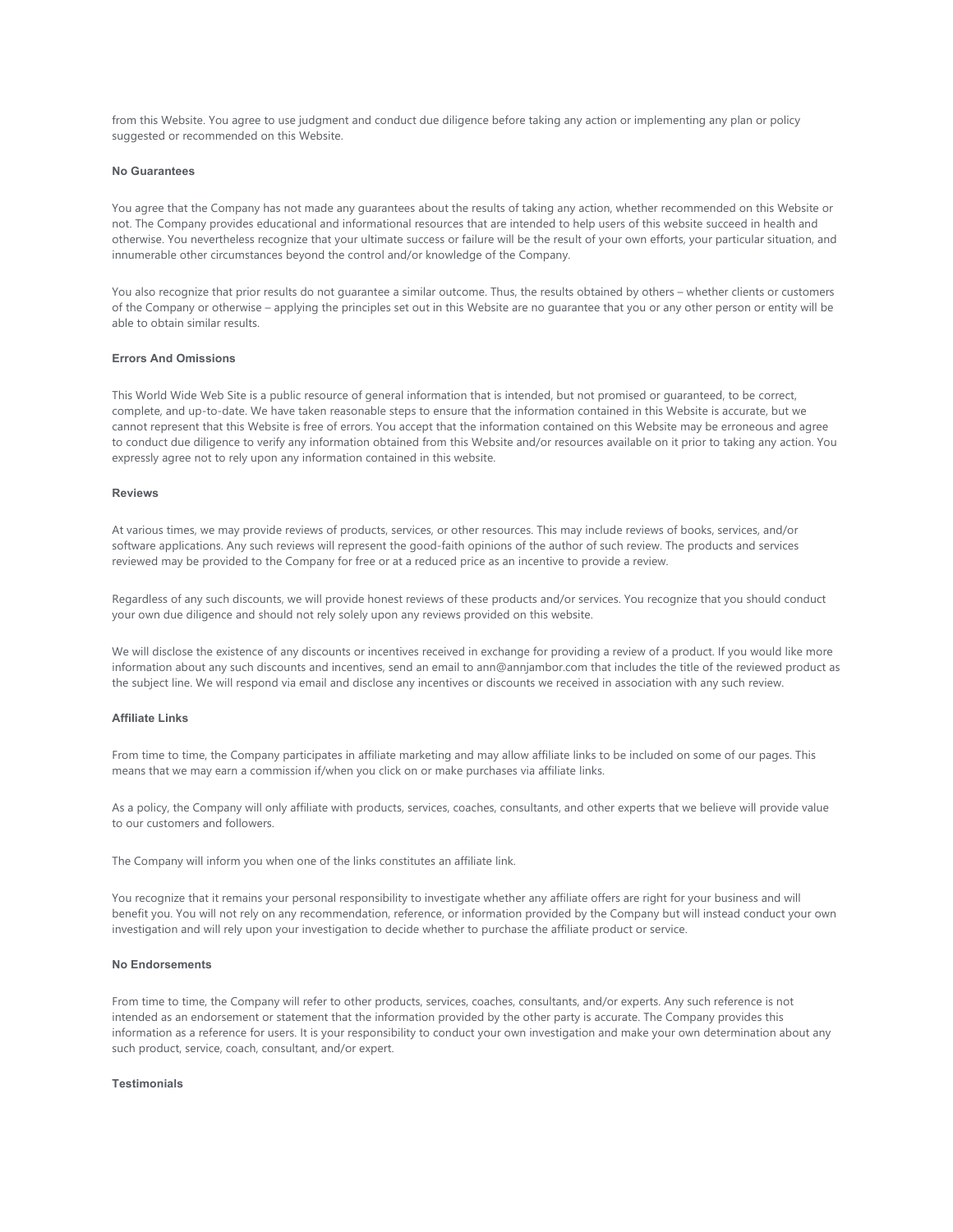At various places on this Website, you may find testimonials from clients and customers of the products and services offered on this Website or by the Company. The testimonials are actual statements made by clients and/or customers and have been truthfully conveyed on this Website.

Although these testimonials are truthful statements about results obtained by these clients and/or customers, the results obtained by these clients and/or customers are not necessarily typical. You specifically recognize and agree that the testimonials are not a guarantee of results that you or anyone else will obtain by using any products or services offered on this Website or by the Company.

## **Earnings Disclaimer**

From time to time, the Company may report on the success of one of its existing or prior clients/customers. The information about this success is accurately portrayed by the Customer. You acknowledge that the prior success of others does not guarantee your success.

As with any business, your results may vary and will be based on your individual capacity, business experience, expertise, and level of desire. There are no guarantees concerning the level of success you may experience. There is no guarantee that you will make any income at all and you accept the risk that the earnings and income statements differ by individual. Each individual's success depends on his or her background, dedication, desire and motivation.

The use of our information, products and services should be based on your own due diligence and you agree that the Company is not liable for any success or failure of your business that is directly or indirectly related to the purchase and use of our information, products, and services reviewed or advertised on this Website.

#### **No Warranties**

THE COMPANY MAKES NO WARRANTIES REGARDING THE PERFORMANCE OR OPERATION OF THIS WEBSITE. THE COMPANY FURTHER MAKES NO REPRESENTATIONS OR WARRANTIES OF ANY KIND, EXPRESS OR IMPLIED, AS TO THE INFORMATION, CONTENTS, MATERIALS, DOCUMENTS, PROGRAMS, PRODUCTS, BOOKS, OR SERVICES INCLUDED ON OR THROUGH THIS WEBSITE. TO THE FULLEST EXTENT PERMISSIBLE UNDER THE LAW, THE COMPANY DISCLAIMS ALL WARRANTIES, EXPRESS OR IMPLIED, INCLUDING IMPLIED WARRANTIES OF MERCHANTABILITY AND FITNESS FOR A PARTICULAR PURPOSE.

## **Limitation of Liability**

YOU AGREE TO ABSOLVE THE COMPANY OF ANY AND ALL LIABILITY OR LOSS THAT YOU OR ANY PERSON OR ENTITY ASSOCIATED WITH YOU MAY SUFFER OR INCUR AS A RESULT OF USE OF THE INFORMATION CONTAINED ON THIS WEBSITE AND/OR THE RESOURCES YOU MAY DOWNLOAD FROM THIS WEBSITE. YOU AGREE THAT THE COMPANY SHALL NOT BE LIABLE TO YOU FOR ANY TYPE OF DAMAGES, INCLUDING DIRECT, INDIRECT, SPECIAL, INCIDENTAL, EQUITABLE, OR CONSEQUENTIAL LOSS OR DAMAGES FOR USE OF THIS WEBSITE.

THE INFORMATION, SOFTWARE, PRODUCTS, AND SERVICES INCLUDED IN OR AVAILABLE THROUGH THE WEBSITE MAY INCLUDE INACCURACIES OR TYPOGRAPHICAL ERRORS. CHANGES ARE PERIODICALLY ADDED TO THE INFORMATION HEREIN. THE COMPANY AND/OR ITS SUPPLIERS MAY MAKE IMPROVEMENTS AND/OR CHANGES IN THE WEBSITE AT ANY TIME.

THE COMPANY AND/OR ITS SUPPLIERS MAKE NO REPRESENTATIONS ABOUT THE SUITABILITY, RELIABILITY, AVAILABILITY, TIMELINESS, AND ACCURACY OF THE INFORMATION, SOFTWARE, PRODUCTS, SERVICES AND RELATED GRAPHICS CONTAINED ON THE WEBSITE FOR ANY PURPOSE. TO THE MAXIMUM EXTENT PERMITTED BY APPLICABLE LAW, ALL SUCH INFORMATION, SOFTWARE, PRODUCTS, SERVICES AND RELATED GRAPHICS ARE PROVIDED "AS IS" WITHOUT WARRANTY OR CONDITION OF ANY KIND. THE COMPANY AND/OR ITS SUPPLIERS HEREBY DISCLAIM ALL WARRANTIES AND CONDITIONS WITH REGARD TO THIS INFORMATION, SOFTWARE, PRODUCTS, SERVICES AND RELATED GRAPHICS, INCLUDING ALL IMPLIED WARRANTIES OR CONDITIONS OF MERCHANTABILITY, FITNESS FOR A PARTICULAR PURPOSE, TITLE, AND NON-INFRINGEMENT.

TO THE MAXIMUM EXTENT PERMITTED BY APPLICABLE LAW, IN NO EVENT SHALL THE COMPANY AND/OR ITS SUPPLIERS BE LIABLE FOR ANY DIRECT, INDIRECT, PUNITIVE, INCIDENTAL, SPECIAL, CONSEQUENTIAL DAMAGES OR ANY DAMAGES WHATSOEVER INCLUDING, WITHOUT LIMITATION, DAMAGES FOR LOSS OF USE, DATA OR PROFITS, ARISING OUT OF OR IN ANY WAY CONNECTED WITH THE USE OR PERFORMANCE OF THE WEBSITE, WITH THE DELAY OR INABILITY TO USE THE WEBSITE OR RELATED SERVICES, THE PROVISION OF OR FAILURE TO PROVIDE SERVICES, OR FOR ANY INFORMATION, SOFTWARE, PRODUCTS, SERVICES AND RELATED GRAPHICS OBTAINED THROUGH THE WEBSITE, OR OTHERWISE ARISING OUT OF THE USE OF THE WEBSITE, WHETHER BASED ON CONTRACT, TORT, NEGLIGENCE, STRICT LIABILITY OR OTHERWISE, EVEN IF THE COMPANY OR ANY OF ITS SUPPLIERS HAS BEEN ADVISED OF THE POSSIBILITY OF DAMAGES. BECAUSE SOME STATES/JURISDICTIONS DO NOT ALLOW THE EXCLUSION OR LIMITATION OF LIABILITY FOR CONSEQUENTIAL OR INCIDENTAL DAMAGES, THE ABOVE LIMITATION MAY NOT APPLY TO YOU. IF YOU ARE DISSATISFIED WITH ANY PORTION OF THE WEBSITE, OR WITH ANY OF THESE TERMS OF USE, YOUR SOLE AND EXCLUSIVE REMEDY IS TO DISCONTINUE USING THE WEBSITE.